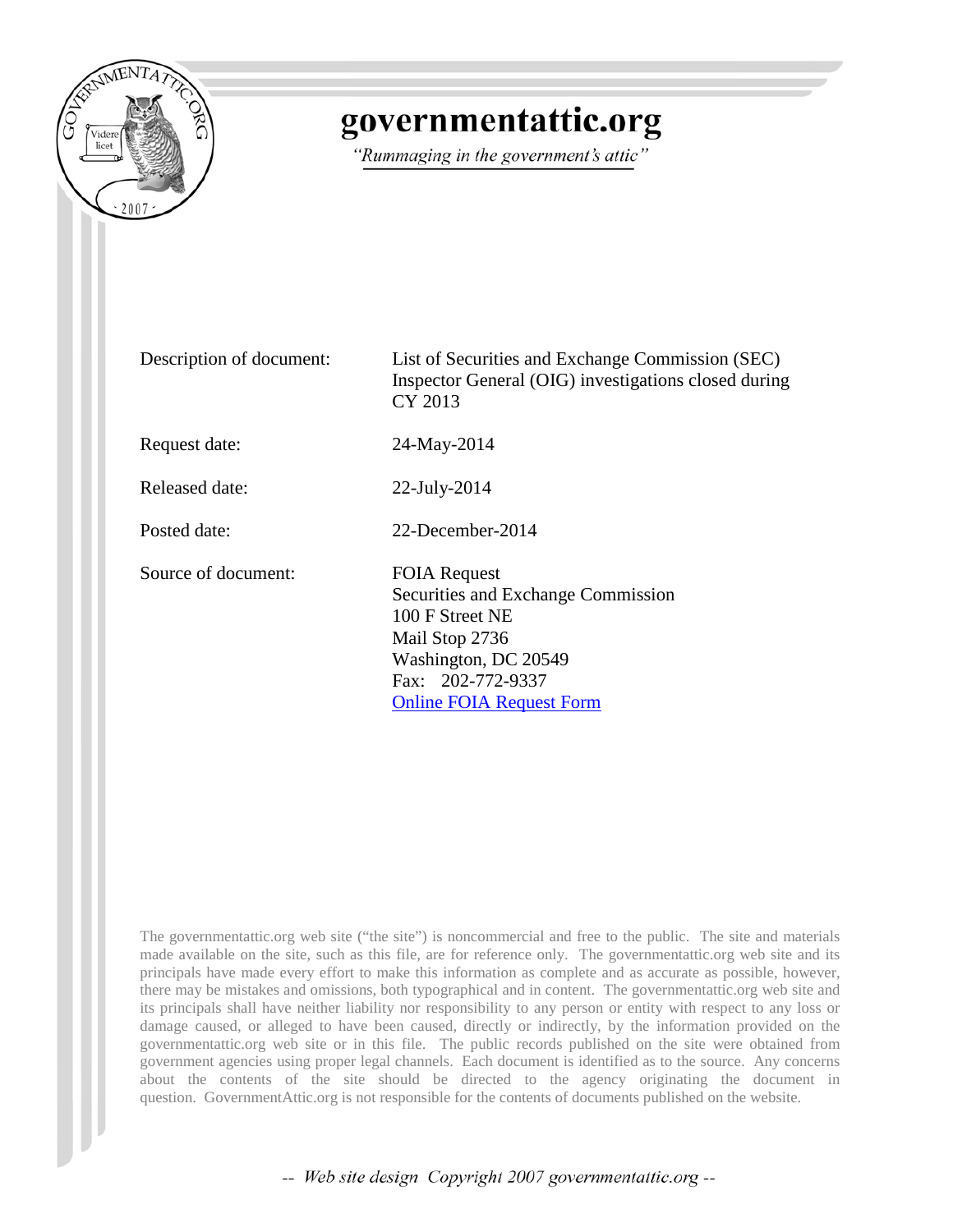

**Office of FOIA Services** 

July 22, 2014

RE: Freedom of Information Act (FOIA), 5 U.S.C. § 552 Request No. 14-07567-FOIA

This letter is in response to your request dated May 24, 2014, and received in this office on June 2, 2014, for a list of OIG investigations closed during calendar year 2013.

Please see the enclosed one-page sheet in response to your request.

For your information, Congress excluded three discrete categories of law enforcement and national security records from the requirements of the FOIA. See 5 U.S.C. 552(c) (2006 & Supp. IV 2010). This response is limited to those records that are subject to the requirements of the FOIA. This is a standard notification that is given to all our requesters and should not be taken as an indication that excluded records do, or do not, exist.

If you have any questions, please contact me at osbornes@sec . gov or (202)551-8371. You may also contact me at foi apa@sec.gov or (202) 551-7900.

Sincerely,

(Ionja Osborne

Sonja Osborne FOIA Lead Research Specialist

Enclosure